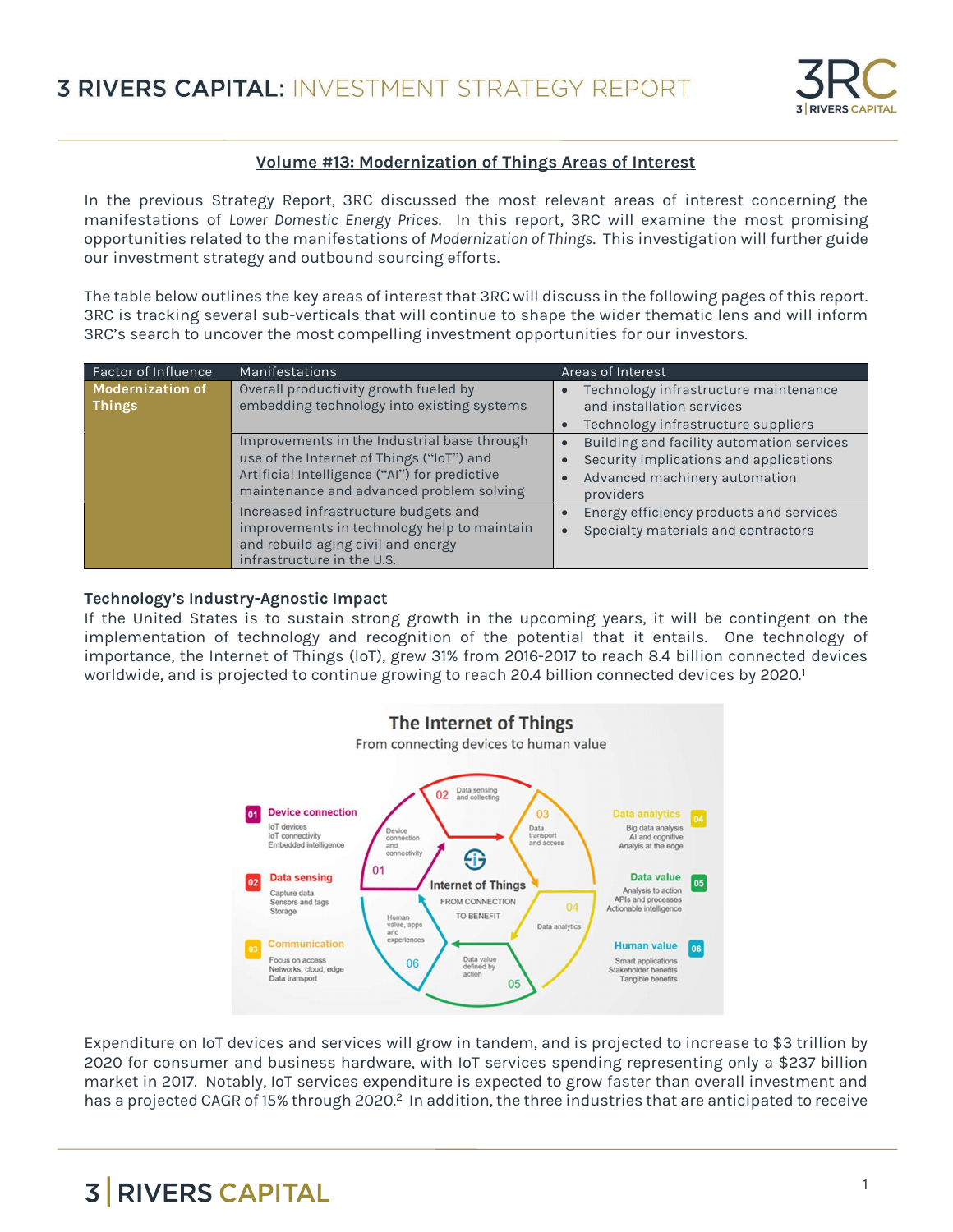

the most IoT revenue in 2018 are "manufacturing (\$189 billion), transportation (\$85 billion), and utilities (\$73 billion)," each of which fall into 3RC's investment framework, particularly when the service components are overlaid.<sup>3</sup>

Another emerging technology, Artificial intelligence (AI), along with AI-enabled tools, is expected to create \$2.9 trillion in total value for businesses by 2021, primarily through increased worker productivity, saving an estimated 6.2 billion-man hours.<sup>4</sup> Approximately 20% of employees who do non-routine work will, by 2022, utilize artificial intelligence in some capacity. 3RC is ushering in these new advancements by eagerly seeking ways to incorporate AI into our investment framework.



Anju Gupta, director of digital partnerships and outreach for Monsanto, noted that even if 99% of technology projects fail during development, the "exponential gain" brought by the 1% that succeed and are implemented is enough to change the direction and earnings potential of firms.<sup>5</sup> This has led to estimates from Goldman Sachs indicating that artificial intelligence in the agricultural vertical alone will account for approximately \$20 billion in cost savings annually.<sup>6</sup>

While the impact of technology is broad and cannot be overstated, 3RC recognizes that there is a significant amount of innovation risk when investing in technology companies. Rather than making direct investments in the companies that will be developing IoT or AI technologies, 3RC has identified industries that will implement these technological developments, primarily in the service and maintenance industries. Among those industries are: (a) building and facility automation, which includes security applications, (b) specialty maintenance services and installation, (c) technology infrastructure suppliers, (d) infrastructure materials and contractors, and (e) those providing methods to increase energy efficiency. These sectors will be examined in greater detail below to illustrate the opportunity set.

### IoT & AI in Manufacturing & Industrial Sectors

The implementation of IoT and AI processes within factories is proliferating rapidly, with a broad array of industrial companies finding AI and IoT solutions to be ideal for reducing production costs and improving margins. As a result, the industrial automation market is expected to grow at a 5% CAGR through the next five years to reach a market size of \$153 billion by 2022.<sup>7</sup> The value of the industrial IoT market alone,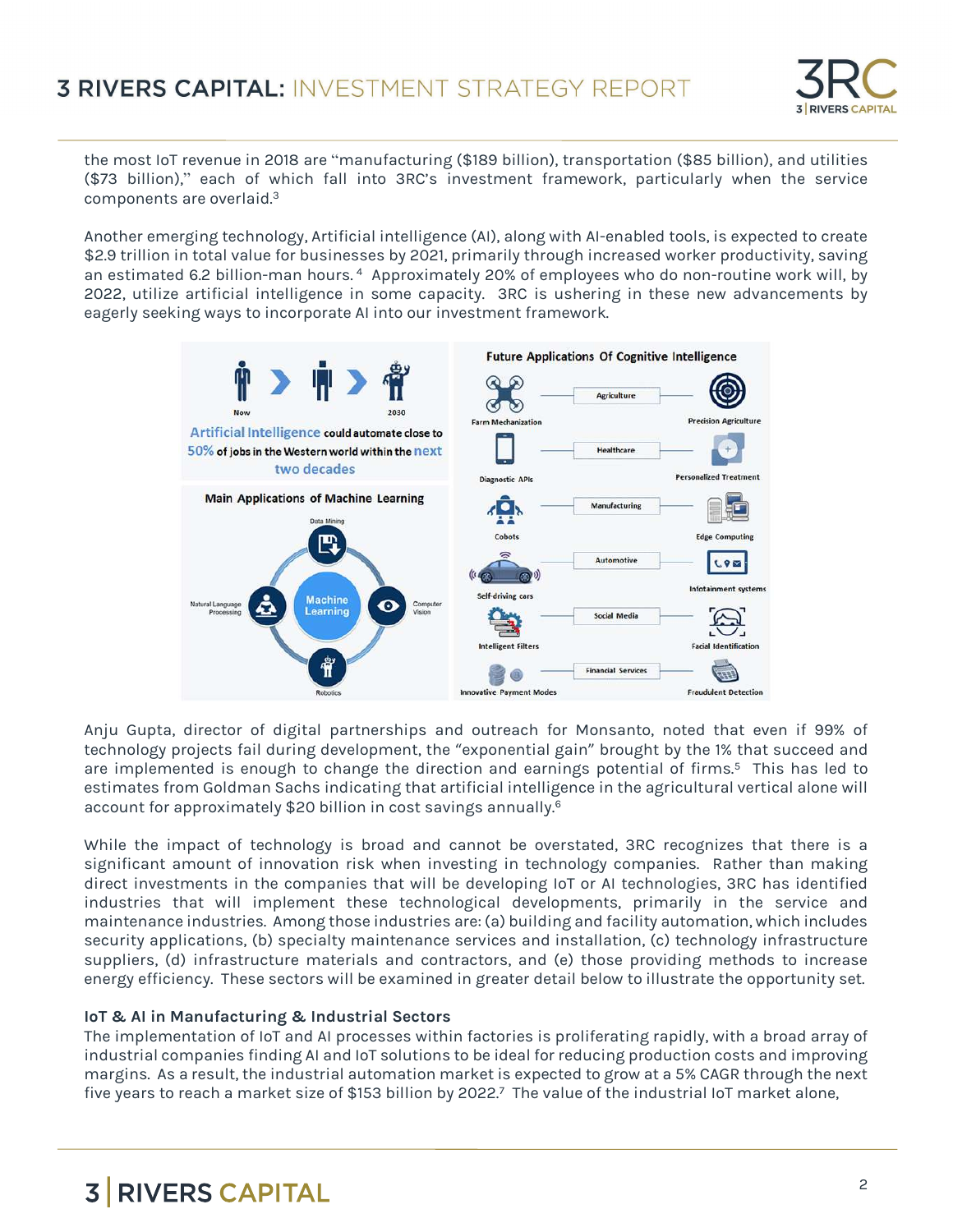

which is distinct from the automation market, is expected to reach a startling \$11 trillion, as the technology can identify maintenance problems before they arise, leading to significant cost savings over the next 15 years.<sup>8</sup>

The textile and clothing manufacturing industry may serve as a road map for the value that can be created by adopting automated technologies as it was "among the first to be mechanized."<sup>9</sup> Technology was initially implemented in the industry with electric sewing machines, though their impact was relatively limited compared to "robotic and computer-enhanced machine technologies," as they still required workers to be heavily involved in the process. The new machines being used now, however, require less human involvement and are "automating even more complex and time-consuming sewing tasks." H&M and Zara, two brands that are prevalent in the U.S., are now using machines that look like large printers in their manufacturing processes, with additional, similar factories for other brands opening in areas across the U.S.

Levi Strauss has recently implemented new technological advancements in the manufacturing process that creates "holes, fraying, and fading that give jeans a distressed look." <sup>10</sup> This process usually requires significant labor costs, though laser-cutting technology developed since 2000 has helped cut down the manpower required. Although manpower could be limited, the laser distressing technology still required "some form of hand finishing," which limited their value-add. New innovations, however, have eliminated the need for any manual labor for this process. In addition to eliminating labor costs, the new equipment has also reduced the finishing time from 20 minutes to 90 seconds, cut "the production and distribution cycle in half," reduced the manufacturing steps from 20 to 3, and allowed for "last-minute style changes." Most notably, however, the 15% of employees that are required for the finishing process will steeply decline because of the implementation of the latest laser technology, which is expected to make nearly all of Levi Strauss' jeans by 2020.

Reducing required labor will allow companies to significantly enhance their margins. Additionally, companies employing the latest technology will have the option of relocating their manufacturing operations to the United States or their desired end-market, as they will be able to focus on optimizing distribution rather than searching for the lowest cost of labor. This complements the wider thesis from the Shifting Demographics reports, which explained why low-cost labor may be less available in the United States in the coming years. As low-cost labor dries up, implementing the latest technologies will be critical for companies currently manufacturing in the United States to compete in a market with rising labor costs. Recently, 500 executives of companies with more than \$500 million in annual revenue were surveyed about the health of manufacturing in the United States. Seventy-five percent of those executives reported that "their companies are likely to expand manufacturing efforts in the U.S." $^{11}$  We expect much of this new investment to be in the form of implementing recent technological developments to maintain or increase margins while also expanding capacity necessary to grow revenues. The companies that develop, implement, and maintain these innovative industrial applications will see incredible growth in the coming years.

Despite the incredible value created by the industrial automation industry, 3RC plans to avoid investing in the companies that build the machines themselves, preferring instead to focus on companies that install, service, and provide tangential support infrastructure for these applications. Companies that develop the machinery often carry significant technological risk, as improvements by their competitors can quickly drive them out of the market. The industries that 3RC will examine, however, are free of these exogenous factors as they should be capable of implementing and maintaining the adopted technology, whatever it may be. With this strategy, 3RC should be able to capitalize on its prior experience in the service industry while riding the wave of industrial automation, and thereby optimizing returns for its investors.

## **3 RIVERS CAPITAL Example 20** and 20 and 20 and 20 and 20 and 20 and 20 and 20 and 20 and 20 and 20 and 20 and 20 and 20 and 20 and 20 and 20 and 20 and 20 and 20 and 20 and 20 and 20 and 20 and 20 and 20 and 20 and 20 a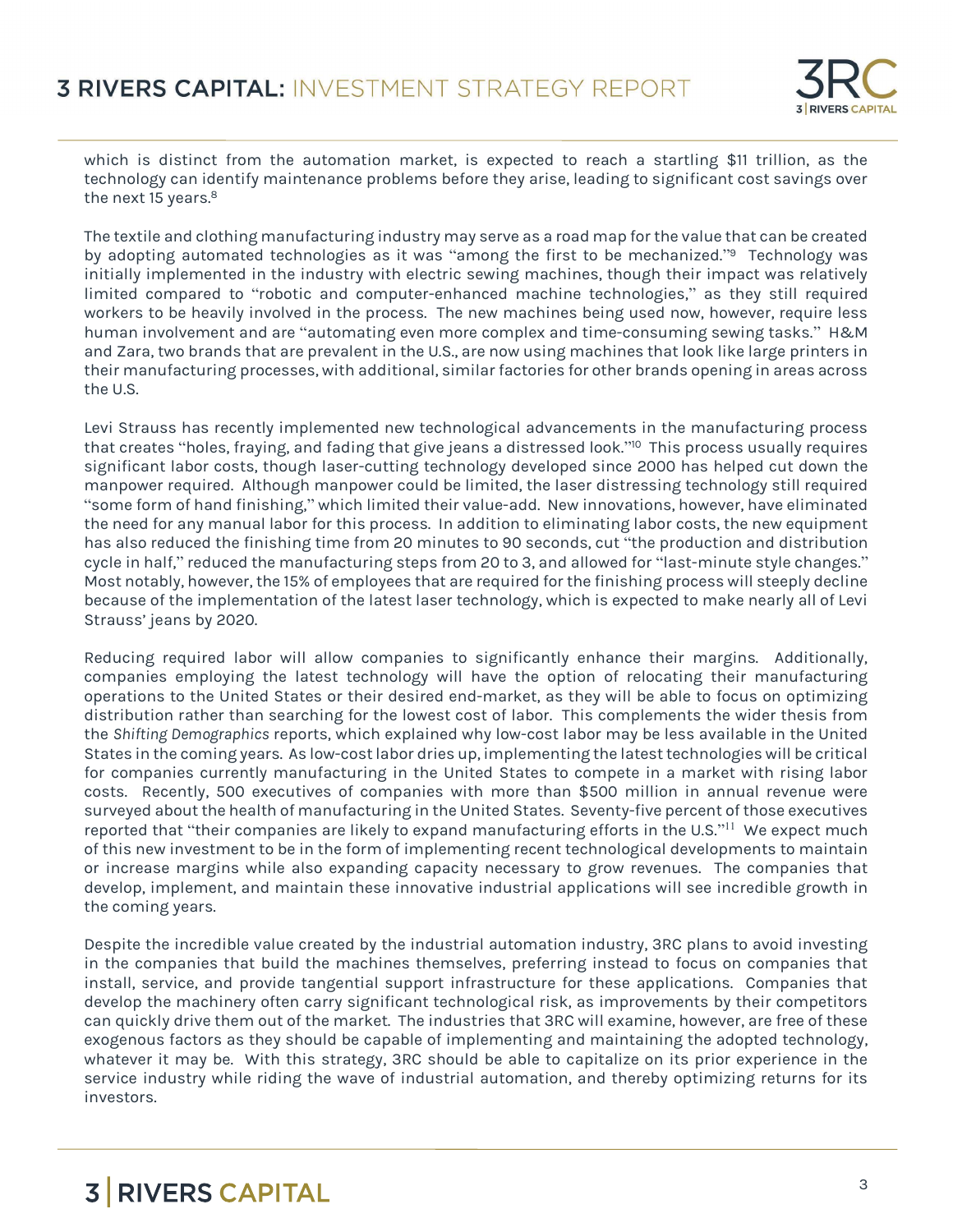### Specialty Maintenance Installation & Services:

While estimates indicate that only 5% of occupations can be fully automated in the near-term, the roles that will be automated are those that are highly-structured and repetitive, which are "most prevalent in manufacturing, accommodation and food service, and retail trade." <sup>12</sup> Others have estimated that 59% of manufacturing activities are susceptible to automation. The firms leading the charge on this front are likely to be more profitable in the near and long-term. Because of the increased use of these systems, the companies that install, maintain, and service these components are experiencing growth.

In fact, overall demand in the robotic manufacturing sector has been increasing rapidly, with North American sales in the first half of 2017 reaching \$1.0 billion, a 33% growth rate over the prior year.<sup>13</sup> More relevant to 3RC, however, is the maintenance of these components and the wider building infrastructure. The building maintenance service market size is approximately \$176.5 billion and is responsive to shifts in technology related to manufacturing, as installation and service will be required for the interchange of these units.<sup>14</sup>



Source: BofA Merril Lynch Global Investment Strategy, IFR Statistical Department, US Bureau of Labor Statistics

Manufacturers produce incredible amounts of data, with as much of 72% of the data not used to drive further efficiencies in the process. Companies that can capitalize on this unused data can squeeze greater efficiencies from their operations than their competitors, which will allow them to build a defensible position in the market while also providing outstanding value to their customers.<sup>15</sup> While the IoT device makers who create the products that will allow manufacturers to use more of their data will experience rapid growth, 3RC is most interested in the predictive and specialty maintenance companies that help firms capitalize on the newly-utilized data. Again, there is less innovation-risk associated with those who provide services related to the adopted technology, but there is still enormous upside to those businesses. For example, the predictive maintenance market is expected to grow at a 24.8% CAGR through 2021, reaching a market size of \$4.9 billion.<sup>16</sup> The value provided is clear, as it could reduce the \$20 billion in unscheduled downtime that accounts for 5% of total output value.17

# 3 RIVERS CAPITAL AND RESIDENCE ASSESSED.

**Z DIVEDS CADITAL**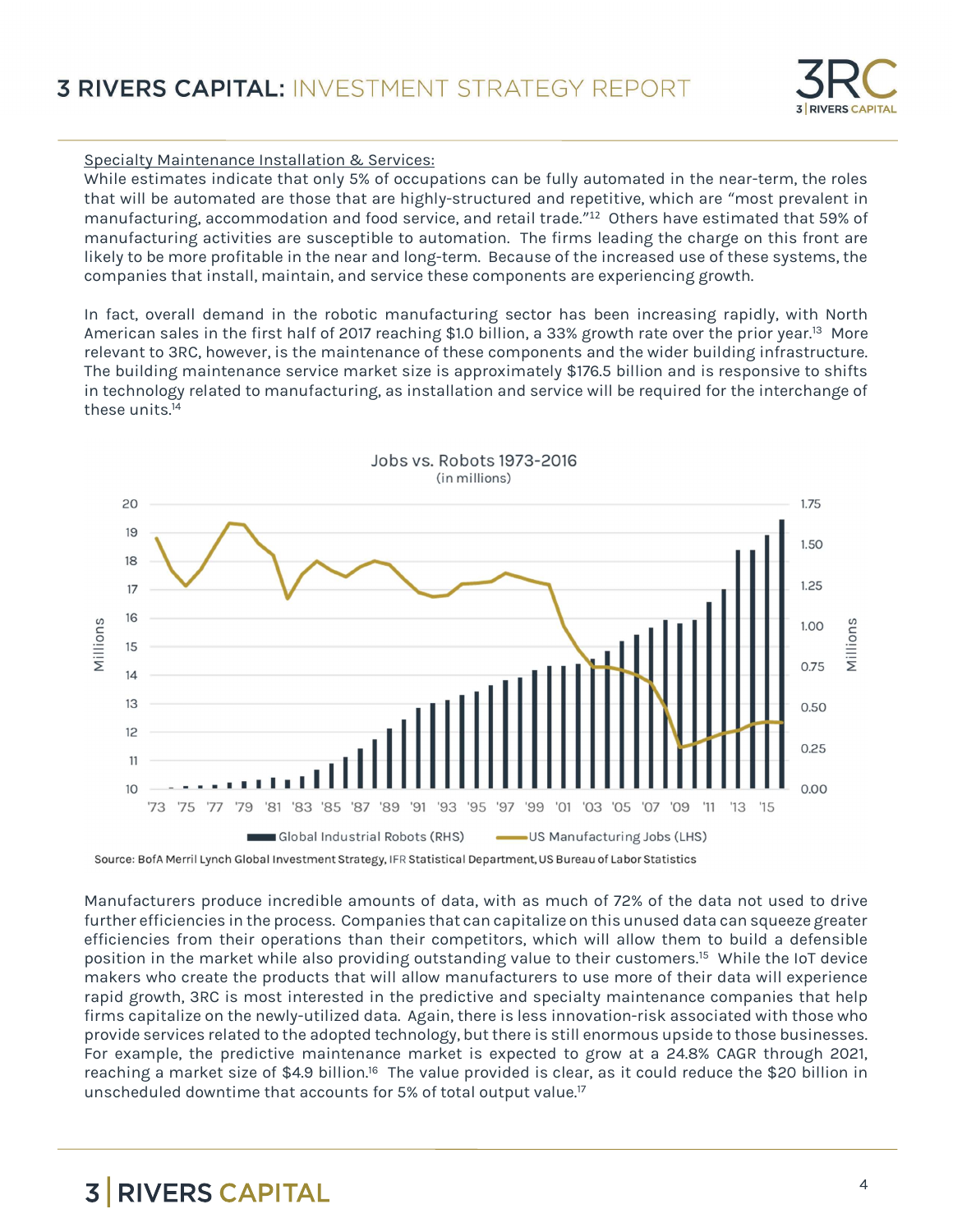

In another example, and as we discussed in the manifestations of Modernization of Things, the colocation data center market is expected to grow at a 13.4% rate through 2021 to reach a market size of \$25.4 billion.<sup>18</sup> The primary trend driving this growth is the desire for small and medium-sized businesses to store data and avoid the initially high capital expenditures associated with the construction of private data center solutions. For 3RC, the maintenance, service, and construction companies that support these facilities are attractive due to the large amount of recurring revenue which increases predictability of sales.

Finally, 3RC finds the installation market interesting as well. The testing, inspection, and certification services industry is expected to grow at a 6% CAGR through 2024, reaching a total market size of \$285 billion.<sup>19</sup> These services play a role in several industries, which can include the testing of materials for construction, assuring that software works as requested, and testing the reliability of emergency components in buildings.

M&A activity in the maintenance industry has been strong in the past few years, with over 75 transactions being completed in 2017 and 41.6% of volume coming from PE buyers.<sup>20</sup> Due to the large amount of capital available to PE firms, the premium usually given by strategic acquirers from synergies has been matched by financial buyers as well.

### Technology Infrastructure Suppliers:

One market trend that 3RC is closely following is the impact of distributed control systems. Essentially, in these systems data is gathered and communicated through sensors and microprocessors at strategic locations in an industrial facility, and are "most suited for large-scale processing or manufacturing plants wherein a large number of continuous control loops are to be monitored and controlled." $^{21}$ 

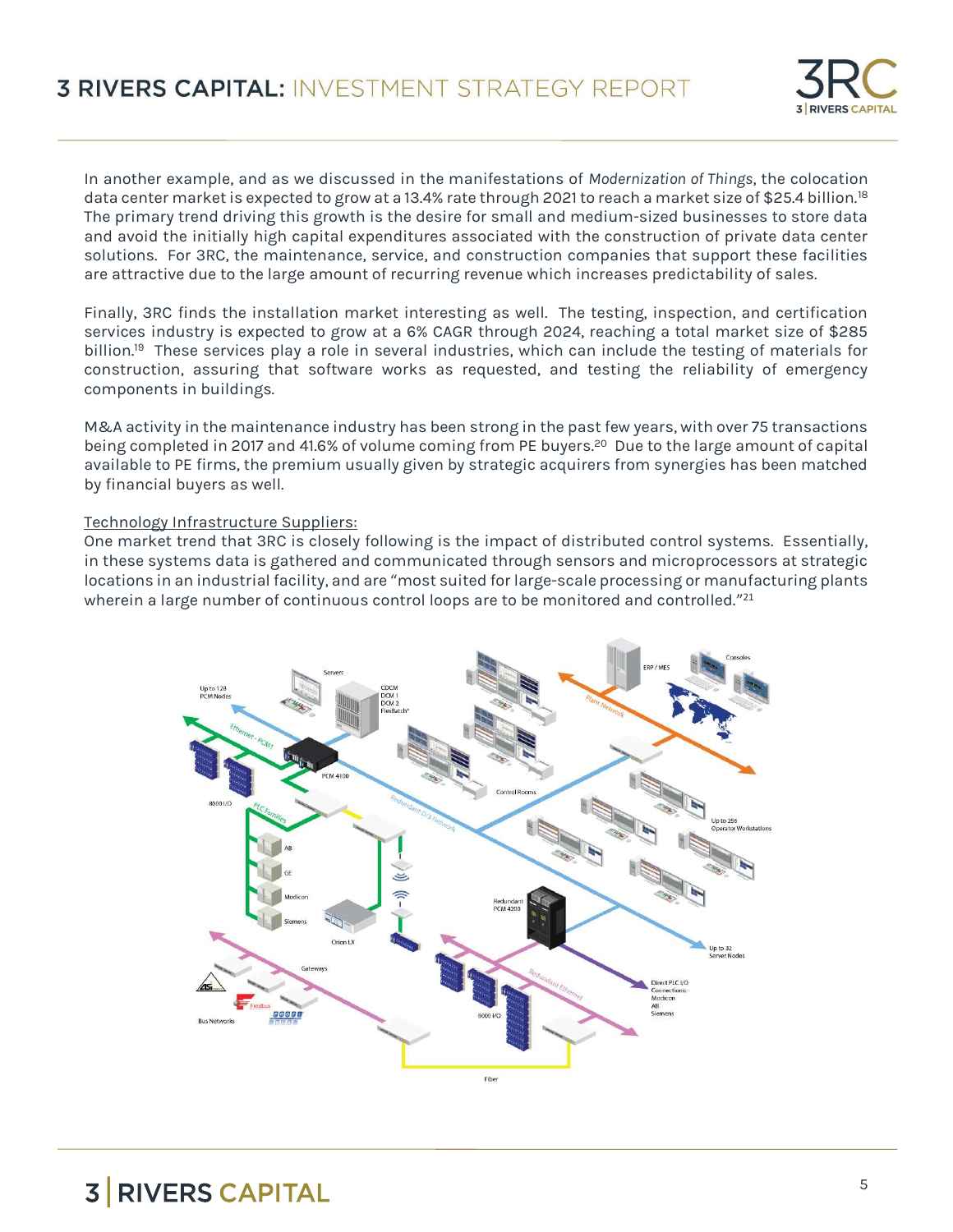

Specific components of these systems interest 3RC, including process control units which gather and analyze the data, communication systems that connect the sensors with various stations across the facility, and the smart IoT devices that perform the gathering of the data itself.

Specific verticals where distributed control systems will be implemented most heavily are the oil & gas and electric power industries, where 3RC has invested in and strategically advised companies in the past. Additionally, manufacturing operations management, and manufacturing execution systems are receiving increased investment by manufacturing facilities to improve margins through cost reduction. Technology has made this process easier by increasing the amount of data that can be used to achieve cost-efficiency goals. From resource allocation to process management, manufacturing execution systems integrate into nearly every aspect of a facility and infrastructure will need to be put in place to support each individual component.

The sensor market provides the technological infrastructure necessary to capture the data required for increased efficiency and is projected to grow at 11.3% through 2021 to reach a market size of \$241 billion.<sup>22</sup> The most enticing companies for acquirers are those that offer highly-advanced sensors and technology to their clients, though these businesses usually receive premium multiples as well. Investing in highly advanced sensors incorporates the same technological risk mentioned previously, though the firms that install these sensors can still be insulated from many of these issues. Value-added distributors that operate in the sensor market can purchase existing effective technologies and add additional technology to provide an improved automation solution.

Another area showing promise is the interconnected components industry, which tangentially supports and is integrated into almost every manufacturing business. This industry includes items from cables to industrial connectors for sensitive electronics. The primary trend driving strong growth in the space is the increase in data collection that requires transmission to be interpreted, necessitating the use of connectors. Moreover, as the number of buildings continues to rise, and the technology required by current buildings increases, the industry will experience a distinct shift in demand. Many of these components operate in a market like that of a commodity, which limits profitability for those companies. Instead, 3RC is examining the installation and implementation of the interconnected components industry which, due to the value created by their services, provides for higher levels of profitability.

M&A activity in the space has reflected this growth through consolidation, with an estimated 50 transactions occurring in 2017.<sup>23</sup> A high percentage of transactions in the past years have "involved strategic buyers with companies providing products and solutions related to automation, connectivity, and sensing generating the most interest."<sup>24</sup> Notably, manufacturers have placed an emphasis on acquiring systems integrators, as they can be a channel for distributing their products.

### Embedded Technology

As AI and IoT technologies are implemented in a wide range of companies, they will fundamentally shift the investment thesis that 3RC uses. At the most basic level, IoT components will be installed into buildings to better monitor the operations of the buildings themselves. This can have multiple uses, as it allows for the supervision of critical components in the facilities and can even reduce costs by reducing power expenditure. Additionally, buildings that have enhanced building automation systems installed will provide the opportunity to improve the building's security, which as we discussed in our Escalating Conflicts series will become extremely important in the coming years. The building and facility automation segment therefore rests within a key cross-over in the strategy report series, as it allows for exposure into both industrial and security improvements.

### **5 RIVERS CAPITAL ASSESSMENT AND RESIDENCE**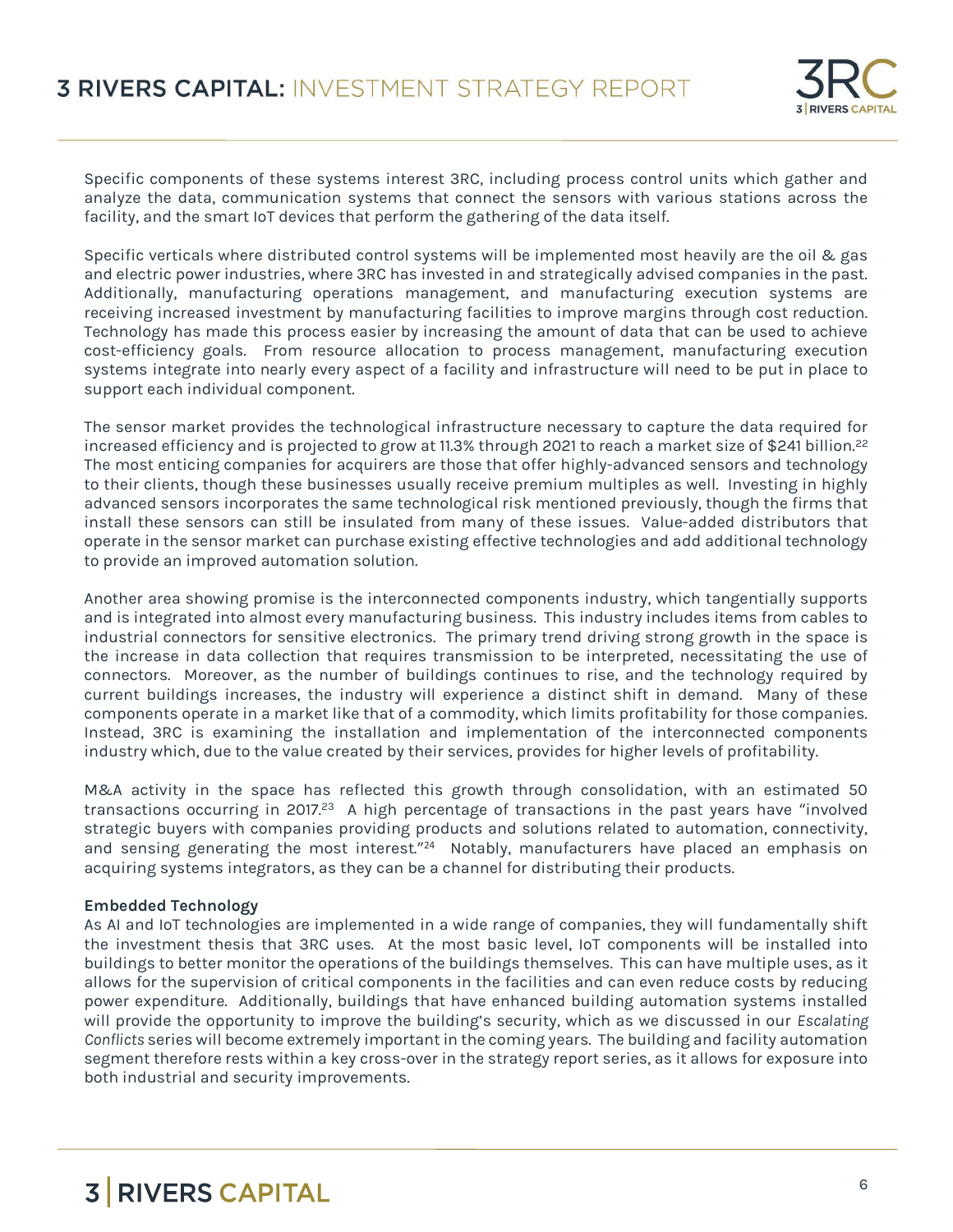

### Building & Facility Automation:

In recent years, an increasingly large number of demands have been placed on buildings and facilities, and "a modern building is expected to provide a number of services with high security, energy efficiency and convenience." <sup>25</sup> Operators have been eagerly adopting technology-enabled products and services due to their ability to facilitate completion of these complex tasks. These products include building automation systems, which are typically "a network of control devices that govern the operation of diverse types of electrical and mechanical systems ranging from heating and cooling to access and surveillance." 26



One example of a successful building automation project comes from a 78-unit residential building which was completed in 2014.<sup>27</sup> In addition to standard low-cost mechanical upgrades, the owners chose to add a building automation system to further improve efficiency and margins. These improvements included a "web-accessible automation system, intelligent boiler control algorithms, temperature sensors in suites and garage, [and a] snow sensor to control snowmelt system." After implementation, which cost \$22,100, the owners reduced their facility management costs by \$15,000 annually, implying a 1.5-year payback period. While this is substantial, further components could be added to these systems in the future as the base building automation infrastructure is now in place. For example, cameras, door and light controls, and sensor-based alarms could be installed which would reduce the potential for a security breach.

With building automation systems being rapidly adopted, companies that specialize in the installation, management, and maintenance of these systems are growing rapidly. These companies are able to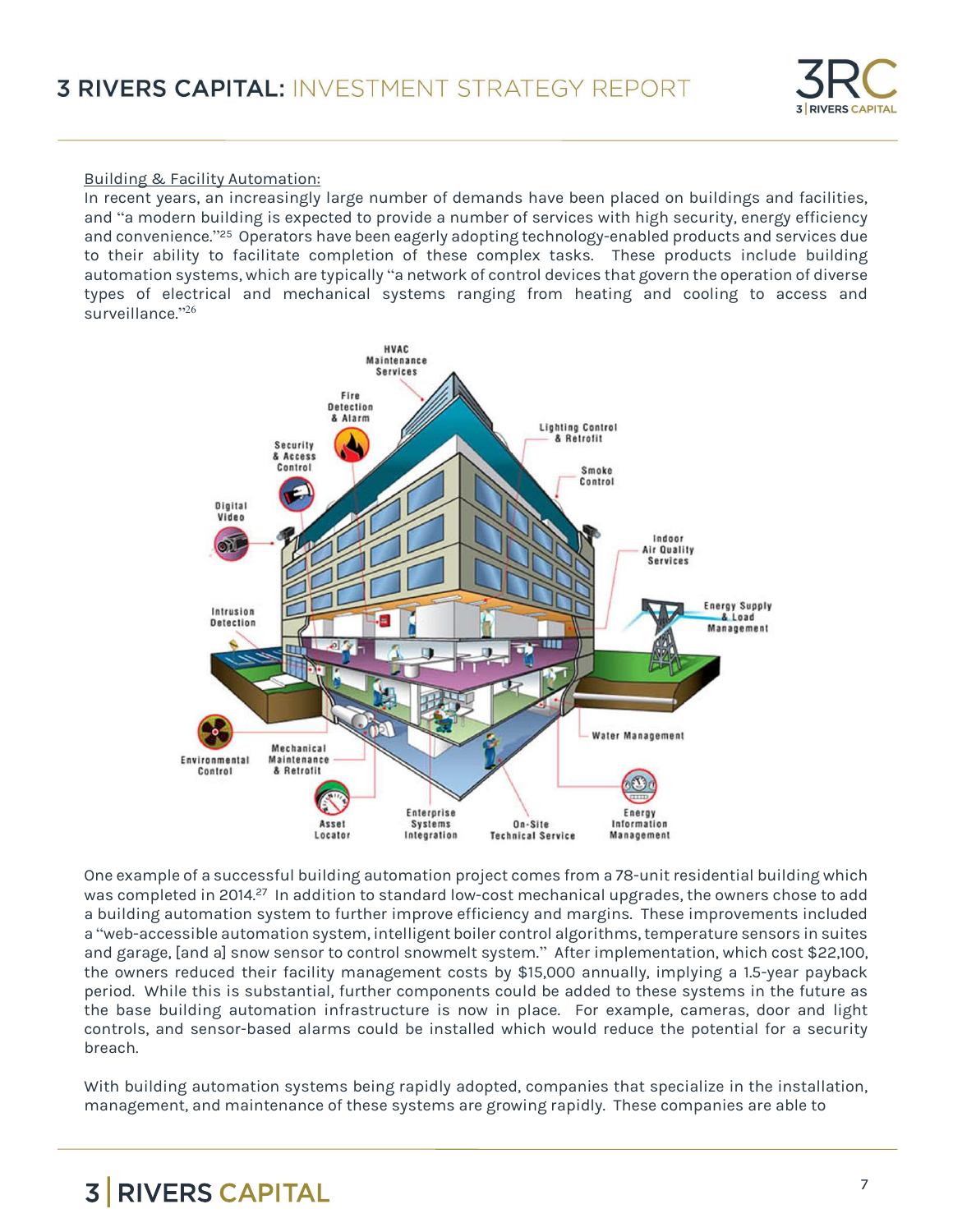

position themselves as consultants to the building manager and can draw on a suite of existing technologies to provide a custom solution for each building's needs. Accordingly, they can charge a higher price than the typical equipment installer. These value-added distributors and specialty contractors are building a defensible niche within the market by tailoring their solutions to specific industries or sectors that require highly unique solutions. Specialty contractors, in addition, can win maintenance contracts as well, which helps transition them from simply being contractors to solutions and service providers. The revenue brought from maintenance contracts helps these firms reduce risk, as they can supplement onetime revenue opportunities with multi-year recurring contracts.

These value-added resellers, which aggregate multiple solutions to provide a more holistic service offering to their customers, are also highly dynamic. By implementing various components, these companies can change along with the technology and can continue to maintain systems by updating them with new technology as well. Moreover, a proprietary solution can be created that supports the monitoring of the system. For example a software platform can give the company defensibility against their competitors and allow the company to provide a higher level of service.

Some of the primary drivers for the building automation systems industry are environmental legislation, energy prices, and additional cost structure challenges. The cost of implementing systems has fallen as communications and networking technology costs have decreased even as available bandwidth has increased. Processing and storage costs have experienced a similar shift, with shrinking costs but processor complexity and storage size are improving. Within the implementation and maintenance market, demand "is being fueled by more stringent legislation on aspects such as air quality [and] energy use," and the potential to "save on the order of 20% in energy costs in commercial buildings."<sup>28</sup> Moreover, the ability to access data to monitor the system has allowed maintenance companies to address problems before they arise. These positive trends feed into 3RC's existing search within the building automation space.

The wider impact of big data on several industries is only expected to expand throughout the coming years, and the implementation, building, maintenance, and wiring of data centers will be the primary beneficiaries of this strong growth. Companies in the data center maintenance market, for example, provide a vital value-add to their clients by managing several aspects of the facility to ensure that the equipment and services within the facilities continue to operate efficiently and as intended. Overall, the data center services market is projected to reach \$77.5 billion in 2022, growing at an annual rate of 14.3%.<sup>29</sup> A few of the services that these companies provide include optimizing the use of power and cooling systems to reduce costs, ensuring that adequate backup power is in place to prevent outages, and cleaning services which monitor the air particle count to prevent hardware damage. Outages themselves can cost data center companies \$11,000 per minute, and the average outage time is 90 minutes.<sup>30</sup>

These components can be critical when improving the bottom-line of data center companies. The EPA found that a data center's power costs can amount to 30% of the IT budget, with most data centers using far more energy than is required.<sup>31</sup> This means that poorly operated data centers consume too much power at certain times, which leads to overheating, and being forced to boost the use of cooling systems which requires even more power, wasting a significant amount of money. This becomes even more important because data centers utilize specialized cooling systems, which include room-based cooling and rackbased cooling, which are vital to ensure that costly malfunctions are avoided but require a significant energy expenditure. Installation and maintenance companies that can optimize power consumption will be strong targets for 3RC.

The M&A market will reflect these trends, and manufacturers are being pressured into automation investments. In fact, "companies that operate in data analytics, Internet of Things (IoT) technology and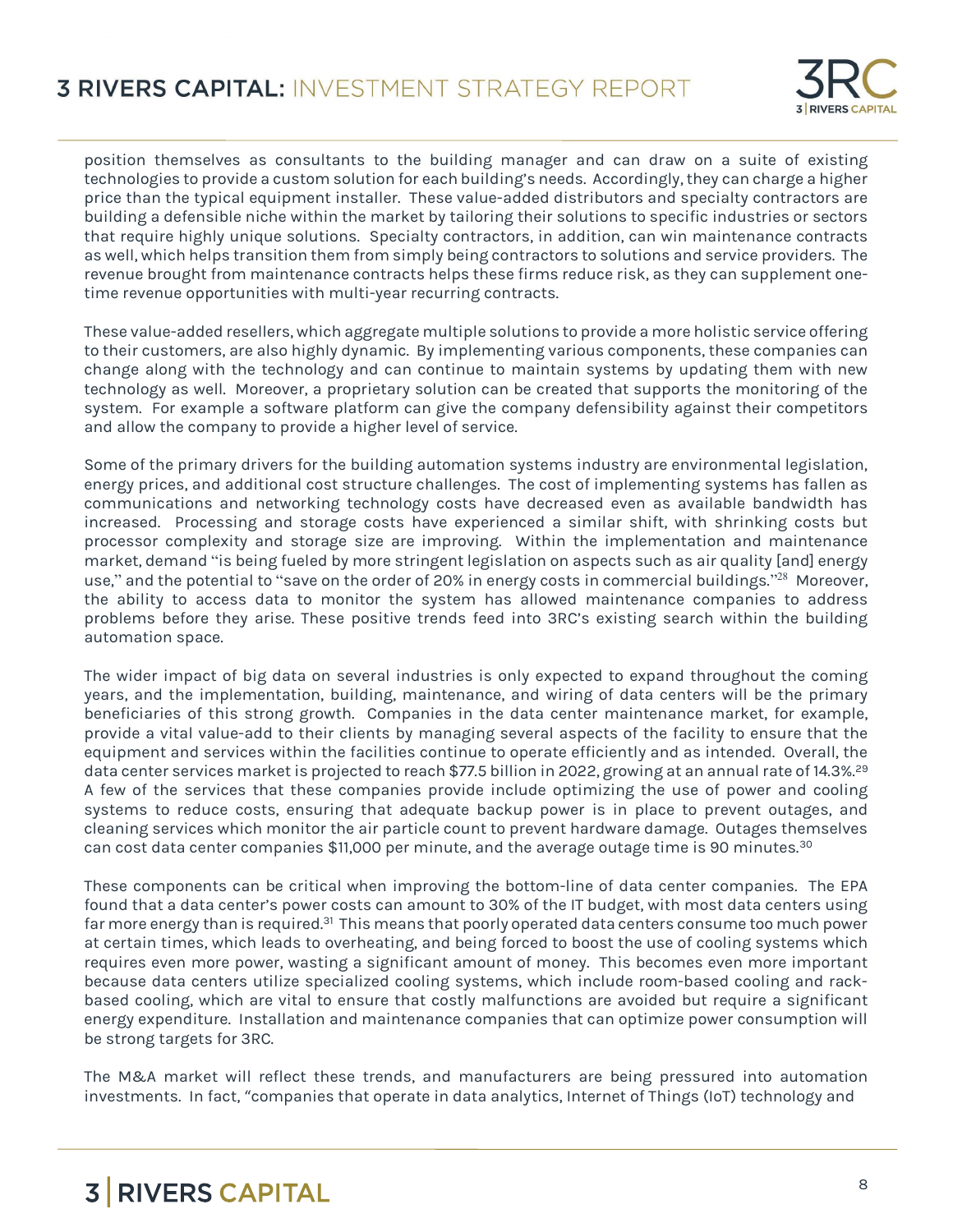

automation particularly [are] receiving increased interest from potential buyers."<sup>32</sup> Profitability in terms of EBITDA margins expanded by 0.8% to 14.1% in 2017 relative to the 2014-2016 period, showing that firms are creating strong relationships with customers and building defensibility.<sup>33</sup> As the market continues to mature and firms establish a strong foothold in unique sub-verticals, specific companies will rise as leaders in their respective segments.

One-way 3RC could establish a presence in the industry is by acquiring a company that operates on the front end of the data center market, or another similar market that is expected to experience strong growth rates, by managing the construction of the facilities. The data center space is one area that has appeared particularly unique to 3RC and could prove to be an excellent candidate for a platform acquisition due to their ability to capture strong sales through a condensed customer base.

### Security:

Due to the rise in conflicts globally and the potential for security breaches to occur at any moment, companies that provide and support security technology are growing as well. In this sector, the trends of the Escalating Conflicts report are relevant as well, presenting an attractive investment thesis. Accordingly, 3RC has modified its search within the Escalating Conflicts theme to focus on conflict-related industries that also can benefit from modern technological innovations. The search process has already yielded targets in the space, and the deep analysis of the two industries will help 3RC uncover promising opportunities.

Value-added resellers in the security space are projected to benefit from the increased use of security related products. Managed service providers that handle security operations for facilities and utilize new technological advancements are positioned to grow revenue, as they can improve efficiencies in operations and increase the overall quality of service. 3RC will not, however, invest solely in a security company like ADT, but will focus instead on niche installation, maintenance, and service companies that support the industry.

M&A activity within the security solutions industry is elevated, with over 112 transactions in 2012 and 41.1% of value coming from financial buyers.<sup>34</sup> The fragmentation in the industry is advantageous to 3RC, as we should be able to acquire companies with niche service offerings that take advantage of technological improvements and develop and grow these companies using 3RC's operational experience to position them for an acquisition by a strategic acquirer, prompting strong multiple expansion.

### Infrastructure Refurbishment

While the report thus far has primarily focused on technology, including IoT and AI, the modernization trend is not limited to these specific verticals. As discussed in the Manifestations of the Modernization of Things report, another area that falls under the umbrella of modernization is the improvement of infrastructure within the United States. Notably, however, the modernization of infrastructure does not necessitate the use of technology, as it encapsulates the entire range of industries that updates infrastructure. While there may be technology advancements in energy or material sciences which could play a role in the infrastructure modernization process, not all segments will be impacted.

The necessity for significant infrastructure spending by the United States, specifically in the maintenance segment to reduce future infrastructure expenditure, is an area of focus for politicians in 2018. The American Society of Civil Engineers, or ASCE, annually reviews U.S. infrastructure and consolidates their feedback in a digestible report card. For 2017, "America's Cumulative Infrastructure Grade" was a paltry D+, which is the same score as 2013, and with rail being the only component receiving higher than a Bscore.<sup>35</sup> Notably, the 10-year infrastructure gap has widened to reach \$2.0 trillion, much of which will need to be spent by the government.

# 3 RIVERS CAPITAL AND RESIDENCE IN A SUBSERIES OF STATISTICS.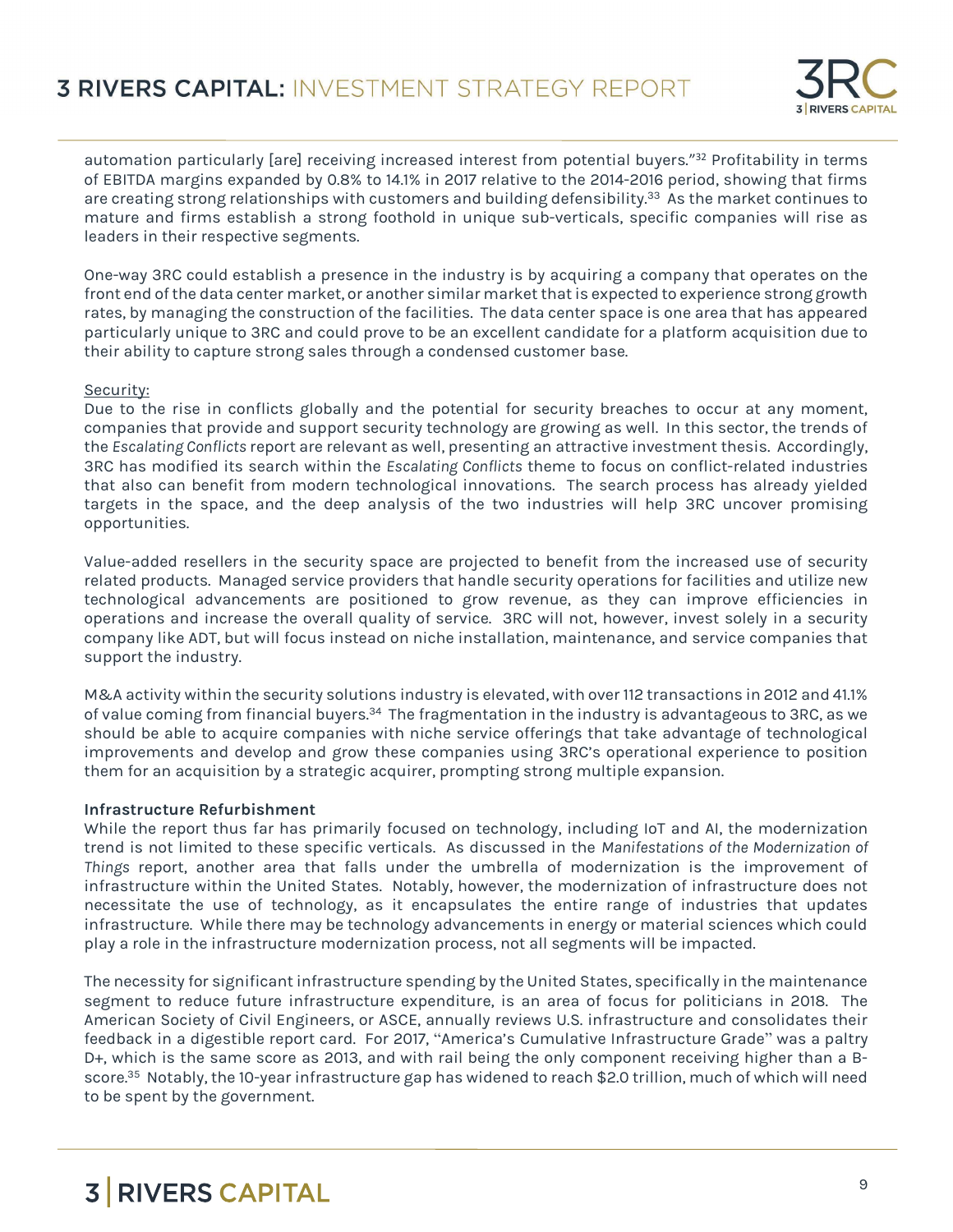



While the infrastructure refurbishment segment includes both civil and energy infrastructure, the primary focus of this segment is civil infrastructure, which is in the crosshairs of 3RC's current search process. Moreover, energy infrastructure was discussed at length in the Areas of Interest report regarding Lower Domestic Energy Prices, and earlier in this report when examining building automation.



Public Infrastructure Has Been Neglected

Source: American Society of Civil Engineers 2013 Report Card for American Infrastructure and Failure to Act series, published 2011-2013

#### Energy Efficiency:

Within the energy and technology overlap, the energy efficiency market is projected to grow at 19% through 2027 with an increasing amount of revenue being sourced from municipalities and government entities. In turn, the market is expected to reach a size of \$3.5 trillion by 2026.<sup>36</sup> The market size for smart lighting is projected to grow to \$19.5 billion by 2022 with a CAGR of 27.1%, a massive growth rate indicating strong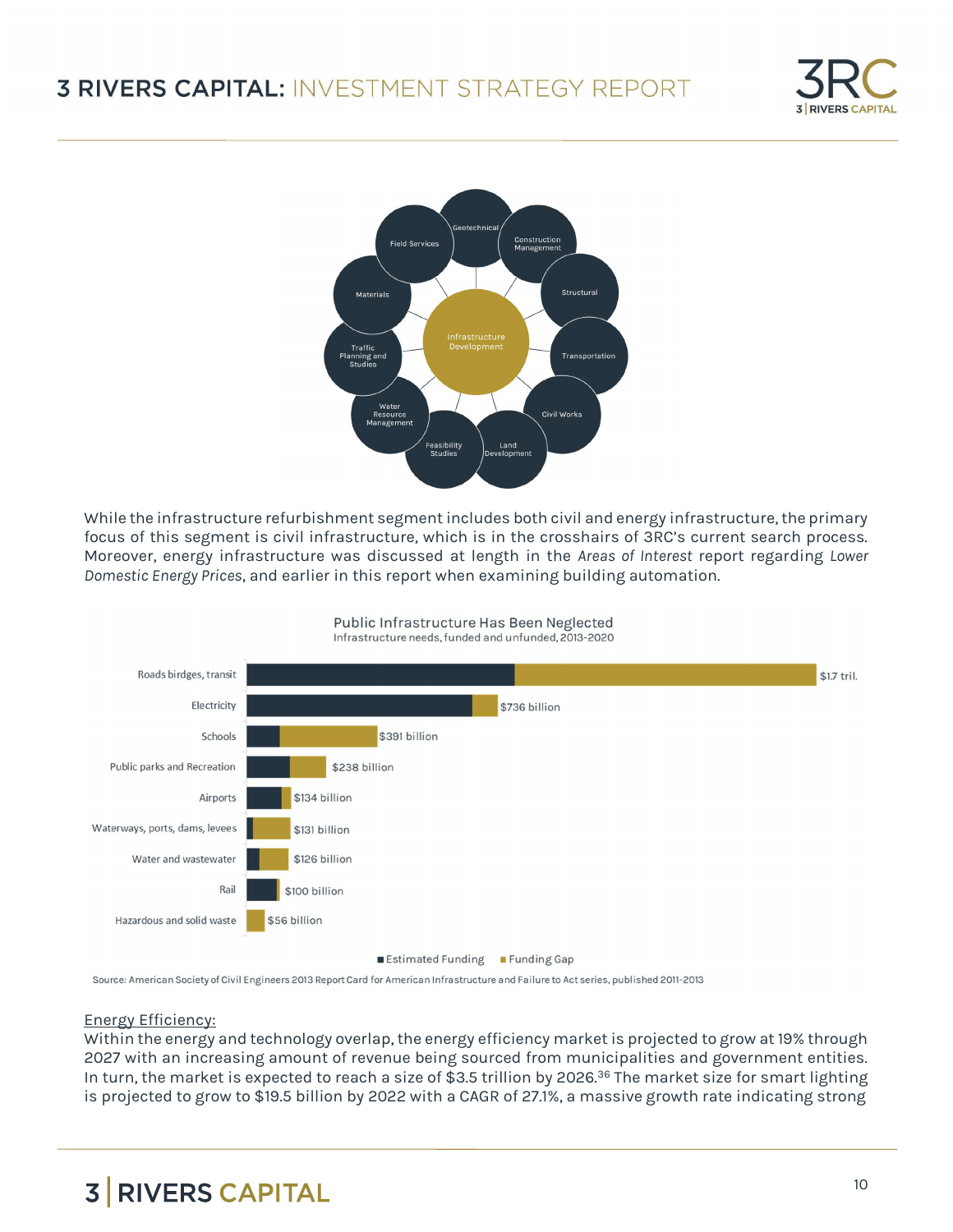

recognition of demand by customers.<sup>37</sup> One unique infrastructure advancement within energy efficiency is urban lighting, as several companies are beginning to implement LED technology as a "sustainable, environmentally-friendly, and cost-efficient means of lighting." <sup>38</sup> As part of the larger smart city trend, wireless monitoring and IoT technology allows lights to be automatically and remotely controlled to cut total electricity use and reduce municipal costs.

Additionally, smart lighting is impacting commercial customers, with indoor lighting providing a strong value-add for many businesses. The ability to automatically determine when lighting should be used based on the presence of individuals, time of day, and even amount of natural light all help reduce energy costs. Demand will also increase from drivers outside of energy efficiency, and escalating conflicts will necessitate increased control of lighting. If an intruder were to break into an office building or school, for example, the ability to have control over lighting in specific building areas could be used to track the intruder or reduce the intruder's vision limiting the intruder's capacity to cause damage.

### Materials & Contractors:

When the modernization of infrastructure occurs, it will rely heavily on contractors to build out the infrastructure itself. These contractors will require specific materials that will be used within the infrastructure, making both the materials and contractor industries areas of growth. While infrastructure will be modernized, the upgrades will not necessarily incorporate anything other than fairly traditional, non-technology products and services.

One area of focus that fits this framework is the road maintenance supplies industry which includes asphalt, safety equipment, and machines that build the roads themselves. The road and highway construction industry currently has revenue of \$128.1 billion and has grown at 3.6% over the past five years.<sup>39</sup> Additionally, the bridge and elevated highway construction industry currently has revenue of \$18.0 billion and is projected to grow steadily over the next five years. Companies that are best positioned to efficiently provide the correct materials and service will be targeted in 3RC's search. Moreover, contractors that utilize technology to maintain roads and infrastructure should be more efficient in their planning and analysis, giving them the ability to manage a larger number of projects overall. This will allow these firms to differentiate themselves among other asset managers and win bids over competitors.

Additional areas in which 3RC will continue searching in the coming months include line striping, safety, and traffic control. The industry that includes the painting of lines on roads and bridges has revenue of \$36.8 billion and is expected to grow through 2022.<sup>40</sup> When construction increases in the U.S., there will be an increase in the amount of traffic diversion products and services as well, making this industry an interesting tangential play. The alarm, horn, and traffic control equipment industry is at \$4.9 billion in revenue currently, although, most notably, it is projected to grow at a rate almost double the line striping industry annually over the next five years after shrinking by 3.5% annually from 2013-2017.<sup>41</sup>

Another unique element of the industry is the development of flexible infrastructure that can incorporate further advancements in other areas of technology. One of these innovations is driverless cars, which are on the roads here in Pittsburgh but have yet to expand across the nation. Interestingly, "developers are starting to build offices with internal parking structures that can be converted into office space if demand for private parking decreases" as a result of the increased use of autonomous vehicles.<sup>42</sup> This has led to the term "future-proof," which is an attempt to design infrastructure that will be insulated from obsolescence and defend profitability. It has become even more critical for developers to focus on futureproofing infrastructure as "many of the structures and streets they're designing will still be around decades from now." <sup>43</sup> These changes are not limited to driverless cars, however, and those companies within the broader infrastructure landscape will need to focus on these aspects to adapt to changing market dynamics.